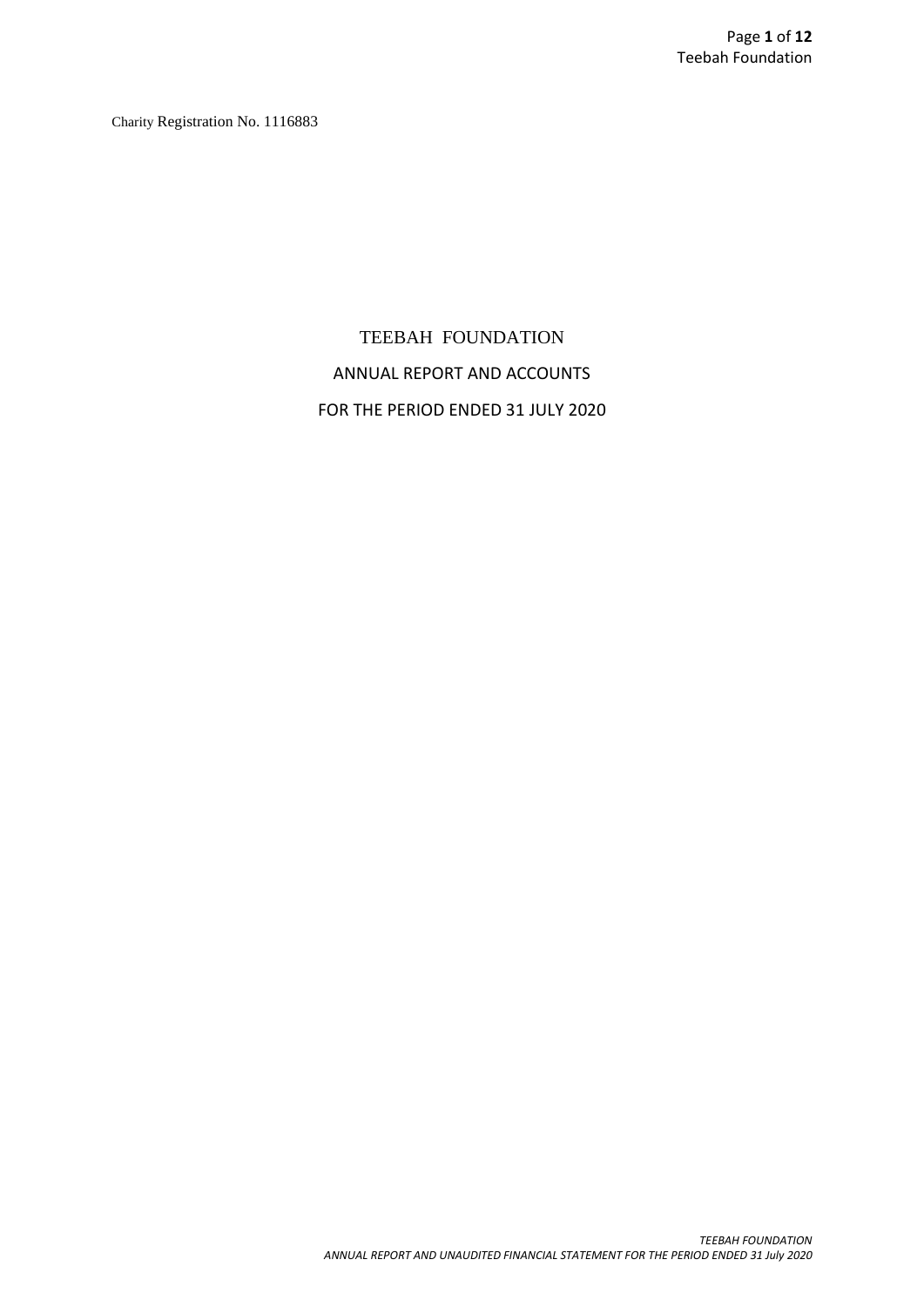## TEEBAH FOUNDATION

## LEGAL AND ADMINISTRATIVE INFORMATION

| Chairman of board of trustees |                | Mr M A Harrath                                                                                                                                                    |
|-------------------------------|----------------|-------------------------------------------------------------------------------------------------------------------------------------------------------------------|
| Charity number                |                | 1116883                                                                                                                                                           |
| Principal address             | $\ddot{\cdot}$ | 428-432 Ley Street<br><b>Ilford</b><br>Greater London<br><b>IG2 7BS</b>                                                                                           |
| Accountants                   |                | <b>Taxpoint Direct Ltd</b><br><b>Chartered Accountants</b><br>Suite 310E East Wing, Sterling House<br>Langstone Road, Loughton<br><b>Essex</b><br><b>IG10 3TS</b> |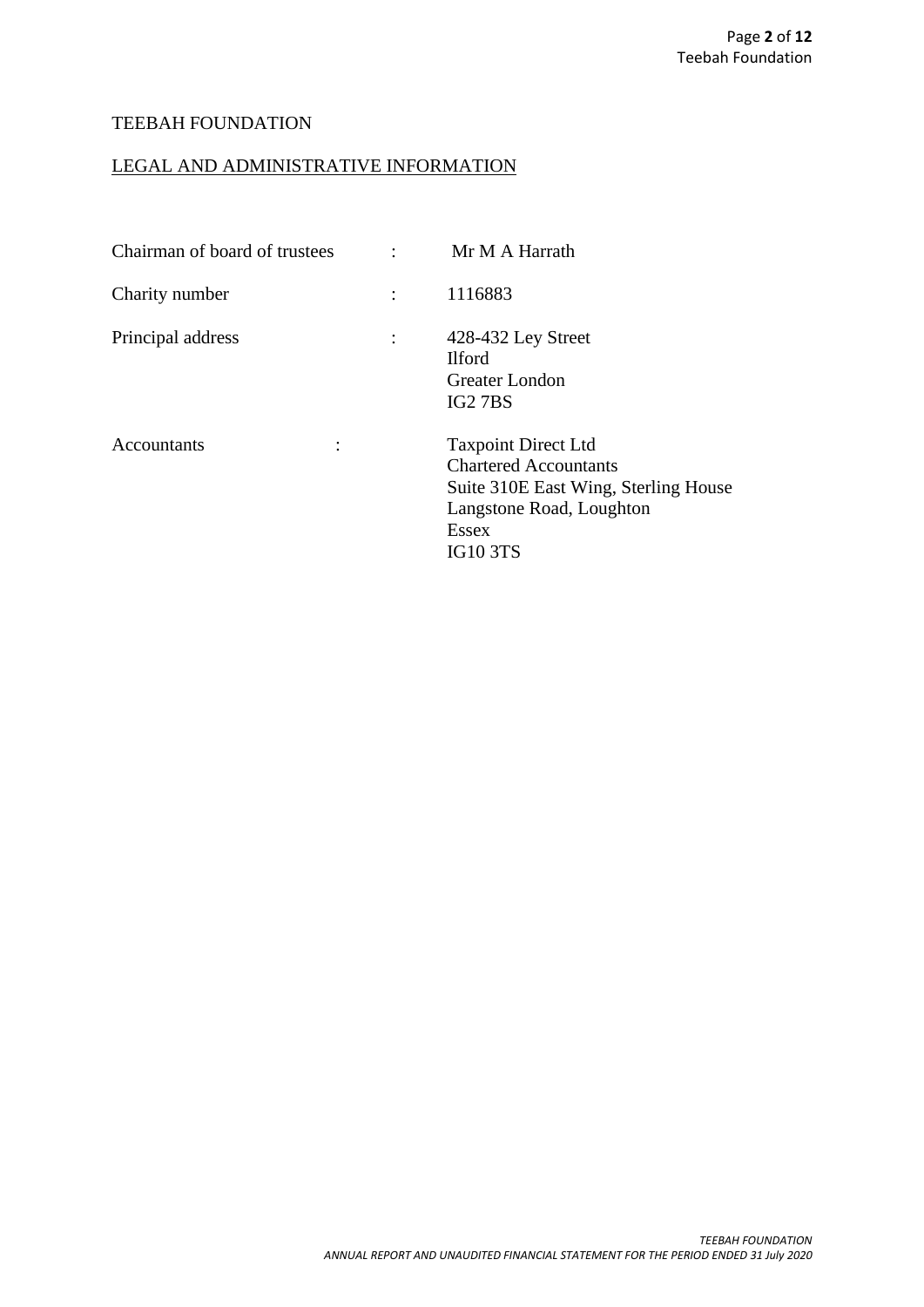## <span id="page-2-0"></span>Contents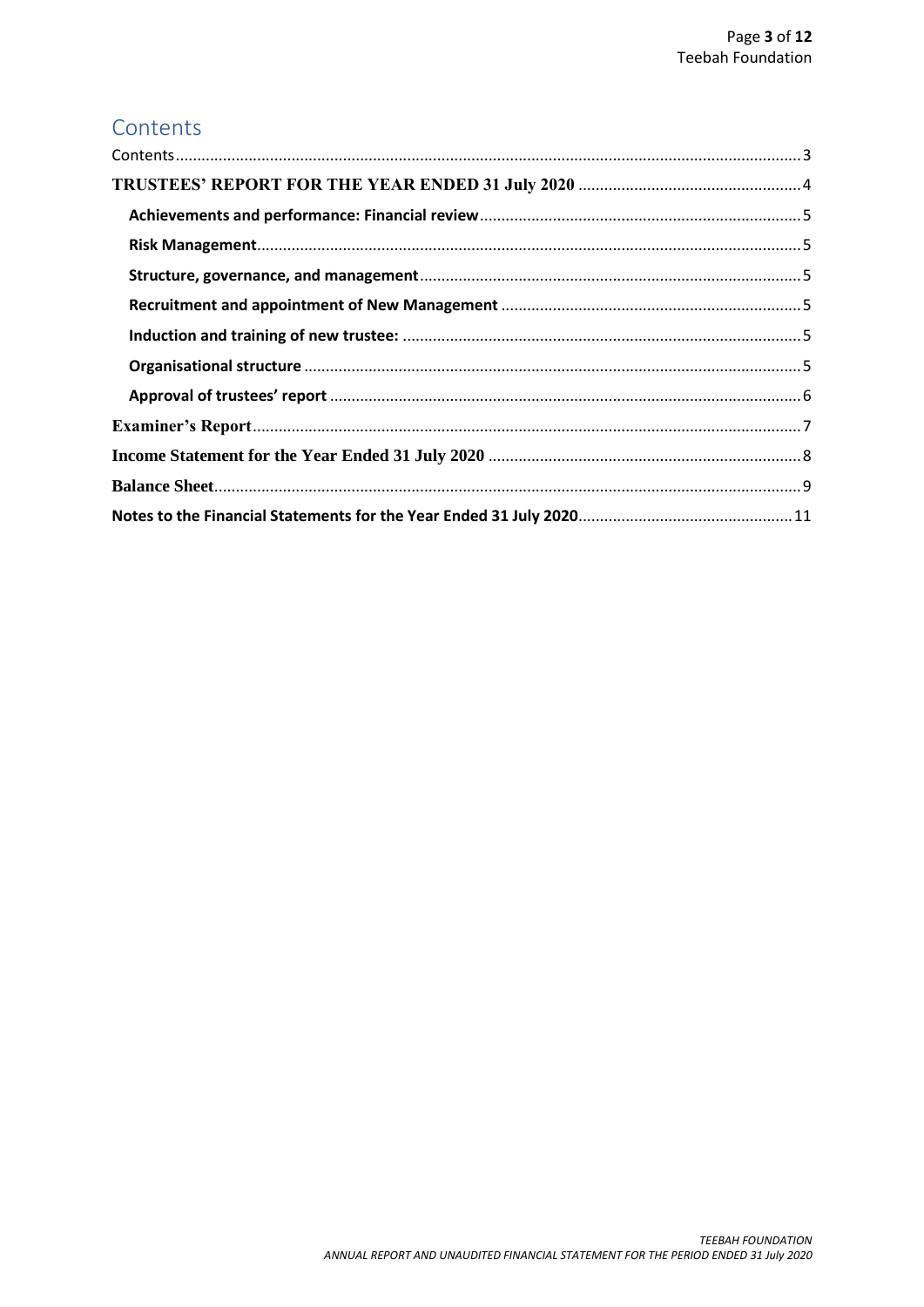## <span id="page-3-0"></span>**TRUSTEES' REPORT FOR THE YEAR ENDED 31 July 2020**

The trustees present their report and accounts for the year ended 31 July 2020.

The trustee present his report with the financial statements of the charity for the year ended 31 July 2020.The trustee has adopted the provisions of Accounting and Reporting by Charities: Statements of recommended Practice applicable to Charities preparing his Accounts in accordance with the Financial Reporting Standard applicable in the UK and Republic of Ireland (FRS 102) ( effective 1 January 2015)

## **Objective and activities**

We have referred to the guidance contained in the Charity Commission's general guidance on public benefit when reviewing our aim and objectives and in planning our future activities. In particular, the trustees consider how planned activities will contribute to the aims and objectives they have set.

## **Our Mission**

- Our mission is to improve the quality of people's lives by identifying areas of poor healthcare and inadequate educational facilities in impoverished communities.
- We reach out to those suffering, those who are struggling to survive and those who lost everything due to wars or natural disasters.
- We transform their lives and strive to deliver and develop sustainable institutions to these vulnerable communities across the globe.

### **Striving for Excellence**

- Teebah Foundation makes every effort to reach excellence and apply 'Ihsan' in every single aspect of our relief work. For this reason we do our best to deliver over and above expectation. Like the old saying goes "Give a man a fish and you feed him for a day; teach a man to fish and you feed him for a lifetime." we invest in local people with the objective of creating self-sufficient communities who will then have the tools to support themselves for generations to come.
- By providing access to adequate health, education and community services, people will be able to break out of the poverty cycle and lead a healthy and successful life.
- Teebah Foundation is determined to work towards restoring people's dignity, equality and freedom regardless of their race, gender or belief. We provide practical, responsive and effective support where it is needed the most. Teebah places a seed of hope in people's heart and helps them grow and nurture it. We simply lay the foundations today to build a better tomorrow.

### **Our Values**

- Passion
- Humanity
- Sincerity
- **Perfection**
- Honesty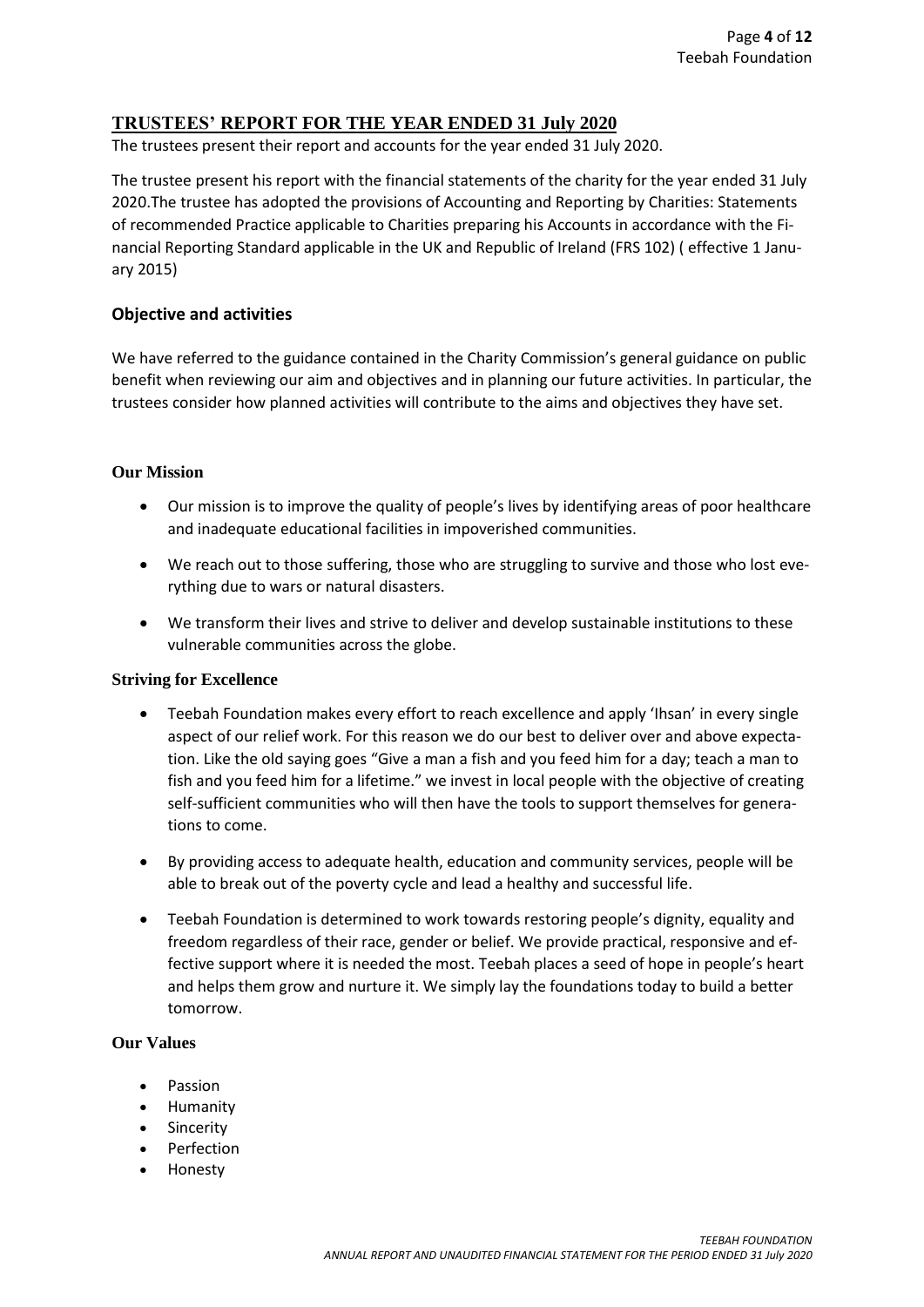## <span id="page-4-0"></span>Achievements and performance: Financial review

It is the policy of the that unrestricted funds which have not been designated for a specific use should be maintained at a level equivalent to between three- and six-month's expenditure. The trustees consider that reserves at this level will ensure that, in the event of a significant drop in funding, they will be able to continue the 's current activities while consideration is given to ways in which additional funds may be raised. This level of reserves has been maintained throughout the year.

### <span id="page-4-1"></span>Risk Management

The trustee has assessed the major risks to which the is exposed, and are satisfied that systems are in place to mitigate exposure to the major risks.

## <span id="page-4-2"></span>Structure, governance, and management

The charity is controlled by its governing document, a deed of trust and follows guidance from the Charities Act 2011.

The trustee, who served during the year were:

## **Mr M A Harrath**

## <span id="page-4-3"></span>Recruitment and appointment of New Management

A person shall not be admitted as a marcher of the charity unless his application for membership is approved by the trustees. No person other than a trustee retiring by rotation shall be appointed or reappointed a trustee at any general meeting unless:

1. He is recommended by the trustee: or

2. Not less than fourteen not more than thirty-five clear days before the date appointed far the meeting, notice executed by a member qualified to vote at the meeting has been given to the charity of the intention to propose the person for appointment or reappointment, be required to be included in the charities register of the trustee with a notice executed by that person of his willingness to be appointed as trustee:

No person may be appointed as trustee:

1) Unless he has attained the age of 18 years.

2) In circumstances such that, had he already been a trustee, he would have been disqualified from acting under the provision of Article 38.

### <span id="page-4-4"></span>Induction and training of new trustee:

New trustees undergo an orientation day to brief them on their legal obligations under charity and company law, the content of the Memorandum and articles of Association, the committee and decision-making process, the business plan and recent financial performance of the charity.

### <span id="page-4-5"></span>Organisational structure

The board of trustees shall not be less than three but shall not be subject to any maximum.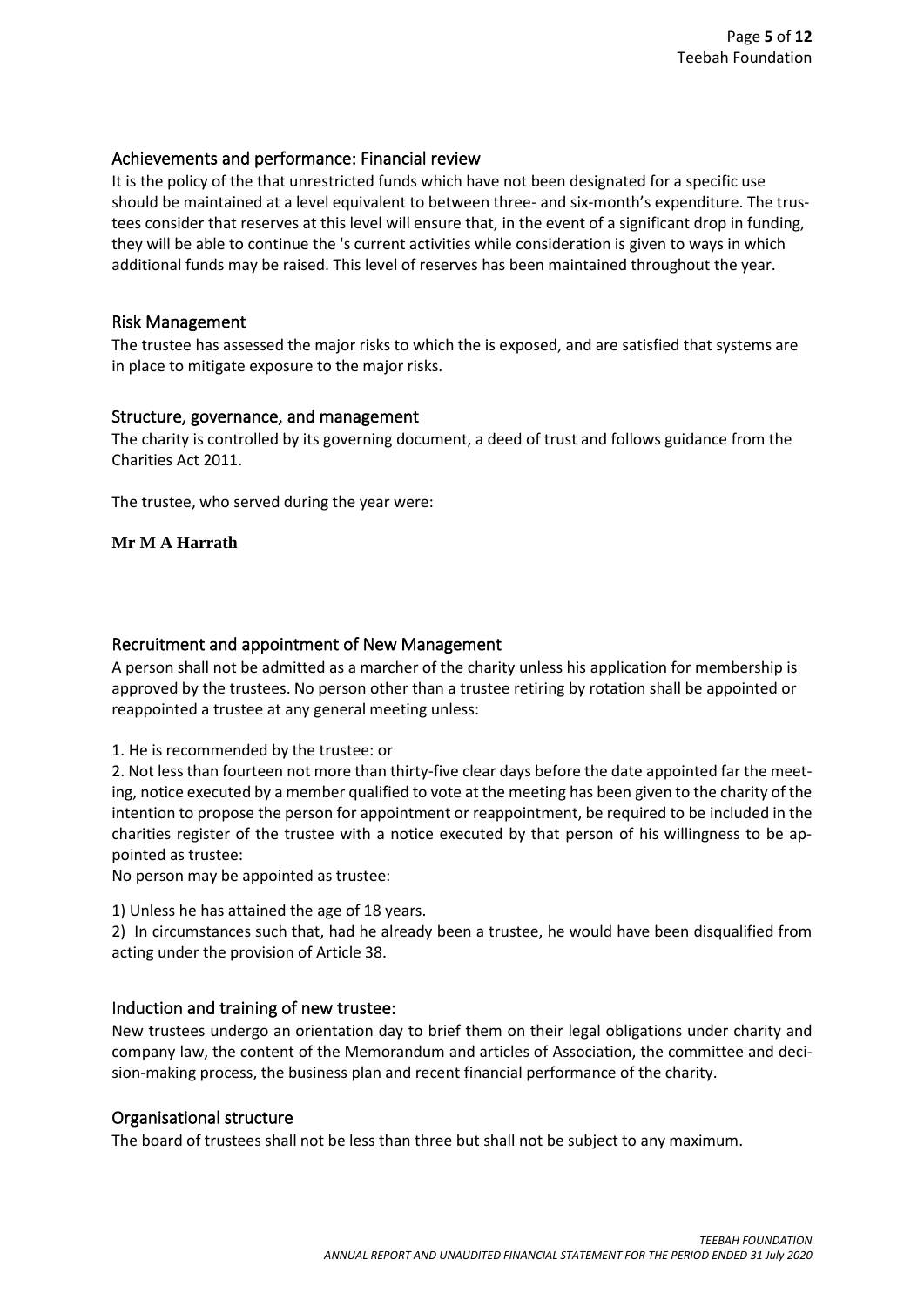## <span id="page-5-0"></span>Approval of trustees' report

The trustees' report was approved by the Board of the trustees.

## **Trustee Mr M A Harrath**

Eage

**Date: 31 May 2021**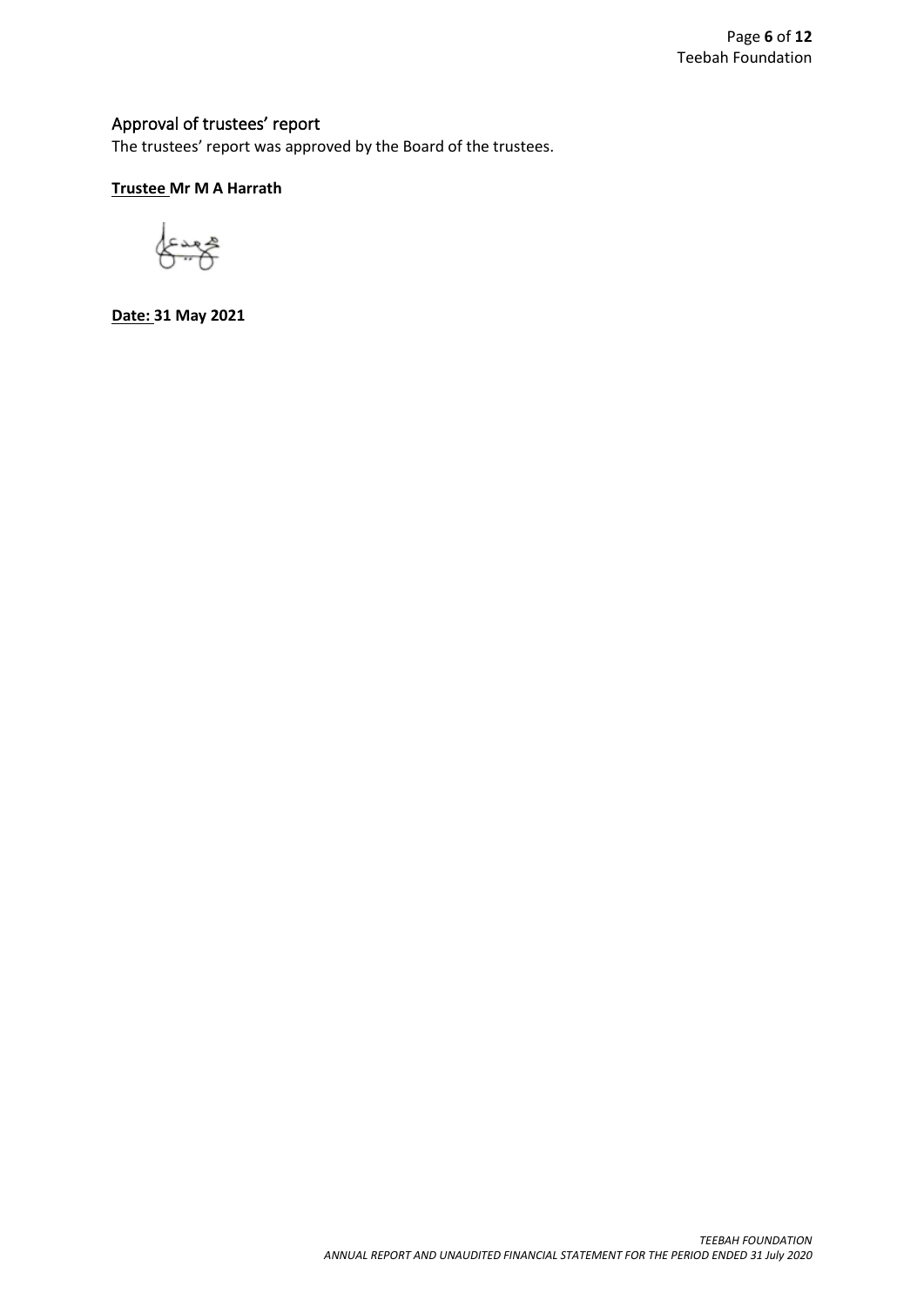## <span id="page-6-0"></span>**Examiner's Report**

INDEPENDENT'S EXAMINER'S REPORT TO THE TRUSTEES ON THE PREPARATION OF THE FINANCIAL STATEMENTS OF TEEBAH FOUNDATION FOR THE YEAR ENDED 31 July 2020.

To assist you to fulfil your duties under the Charities Act 2011 (the act), under section 145(5)(b) of the act, we have prepared for your approval the account of Teebah Foundation for the year ended 31 July 2020, which comprise the Statement of Financial activities and the related noted from the charity's accounting records and from information and explanation you have given us.

As a practicing member firm of the ACCA, we are subject to its ethical and other professional requirement.

This report is made to the charity's trustees, as a body, in accordance with the term of out engagement Our work has been undertaken solely to prepare for your approval the account of Teebah Foundation and state those matter we have agreed to state to the charity's trustees, as a body, in this report in accordance with ACCA guidance. To the fullest extent permitted by law, we do not accept or assume responsibility to anyone other than Teebah Foundation and the Charity's Trustees, as a body, for our work or for this report.

It is your duty to ensure that Teebah Foundation has kept adequate accounting records and to prepare financials that give a true and fair view of the assets and liabilities, financial position, and surplus of Teebah Foundation. You consider that Teebah Foundation is exempt from the statutory audit requirement for the year and is not required to obtain an independent examiner's reports.

We have not been instructed to carry out an audit or a review of the accounts of Teebah Foundation. For this reason, we have not verified the accuracy or completeness of the accounting records or information and explanations you have given to us and we do not, therefore, express any opinion on the statutory accounts.

Taxpoint Direct Ltd

Chartered Certified Accountant Suite 310E East Wing, Sterling House Langstone Road, Loughton Essex IG10 3TS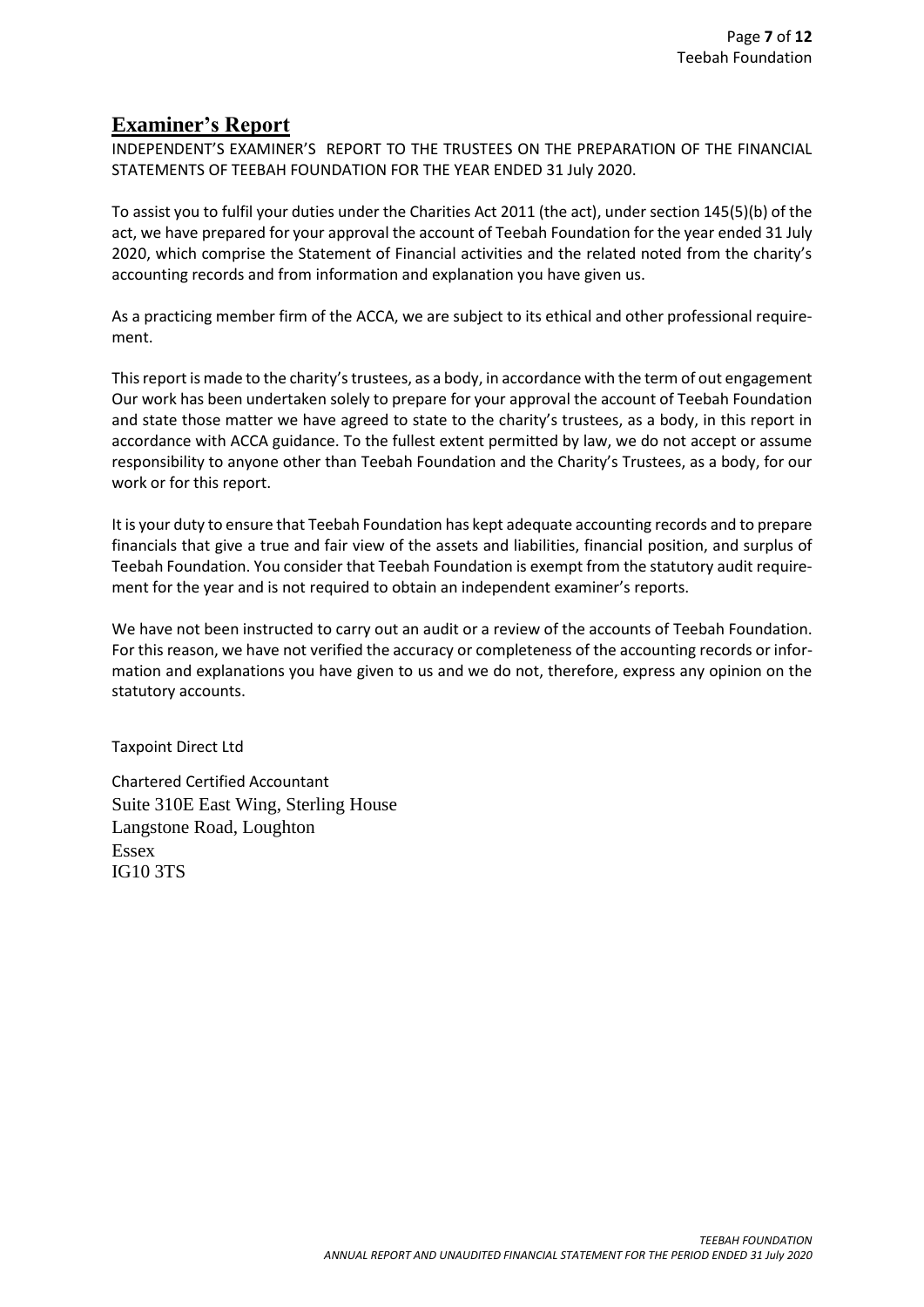## <span id="page-7-0"></span>**Income Statement for the Year Ended 31 July 2020**

|                                                                             | <b>Notes</b> | £       | £       |
|-----------------------------------------------------------------------------|--------------|---------|---------|
| Income and endowments from donation<br>Expenditure on charitable activities |              |         | 335,226 |
| Cost of projects                                                            |              | 107,916 |         |
|                                                                             |              |         |         |
| <b>GROSS SURPLUS</b>                                                        |              |         | 227,310 |
| Events Host and Administrative expenses                                     |              | 128,584 |         |
|                                                                             |              |         | 128,584 |
|                                                                             |              |         |         |
| <b>SURPLUS FOR THE FINANCIAL YEAR</b>                                       |              |         | 98,726  |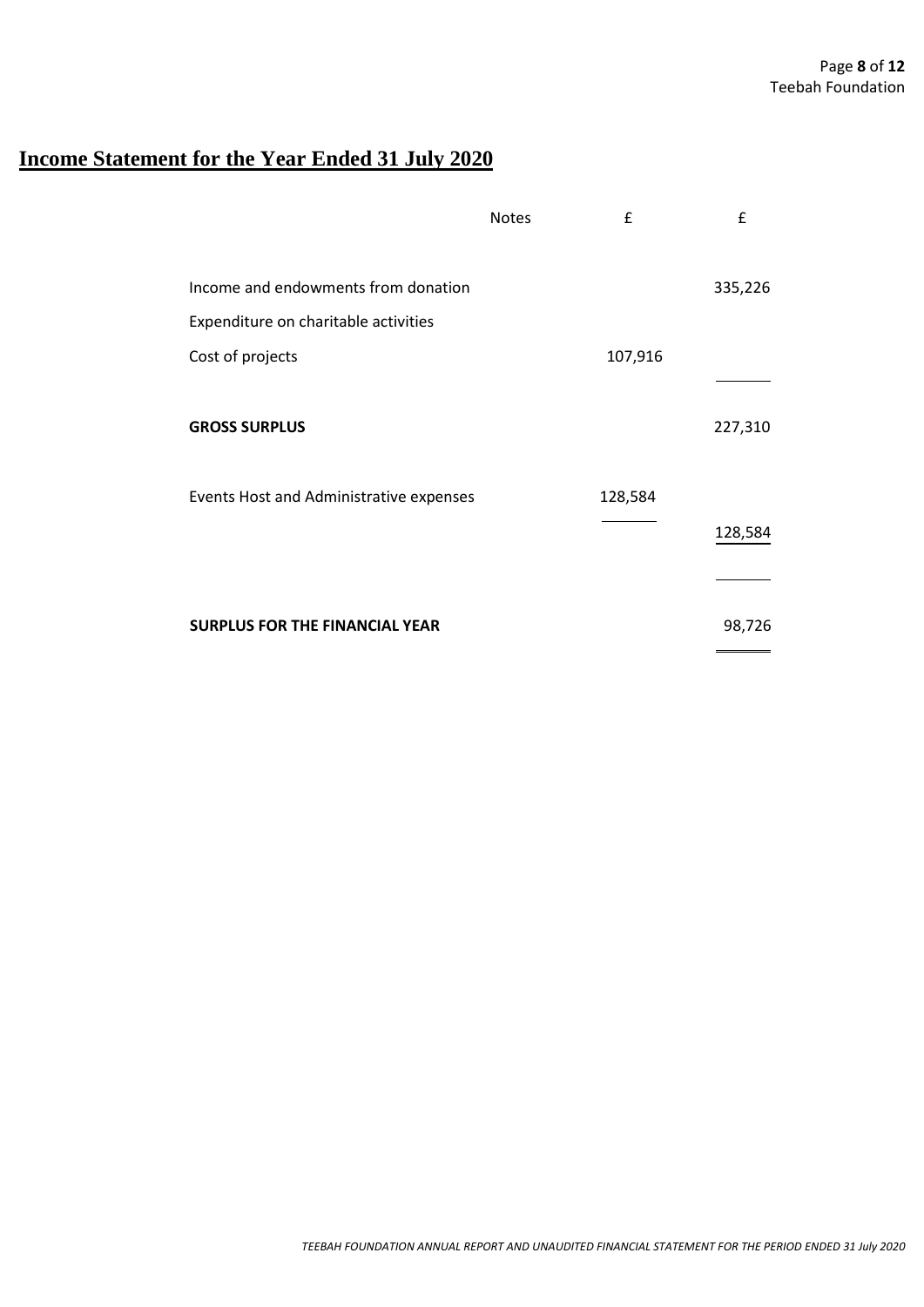Teebah Foundation (Registered number: CE 17909)

## <span id="page-8-0"></span> **Balance Sheet 31 July 2020**

|                                                 | Notes          | £       | £         |
|-------------------------------------------------|----------------|---------|-----------|
| <b>CURRENT ASSETS</b>                           |                |         |           |
| Debtors                                         | $\overline{4}$ | 36,762  |           |
| Cash at bank                                    |                | 105,736 |           |
|                                                 |                | 142,498 |           |
| <b>CREDITORS</b>                                |                |         |           |
| Amounts falling due within one year             | 5              | 28,279  |           |
| <b>NET CURRENT ASSETS</b>                       |                |         | 97,451    |
| TOTAL ASSETS LESS CURRENT LIABILITIES           |                |         | 97,451    |
| <b>CREDITORS</b>                                |                |         |           |
| Amounts falling due after more than one<br>year | 6              |         | $\pmb{0}$ |
| <b>NET ASSETS</b>                               |                |         | 114,219   |
| <b>RESERVE FUNDS</b>                            |                |         |           |
| Income and expenditure account                  |                |         | 114,219   |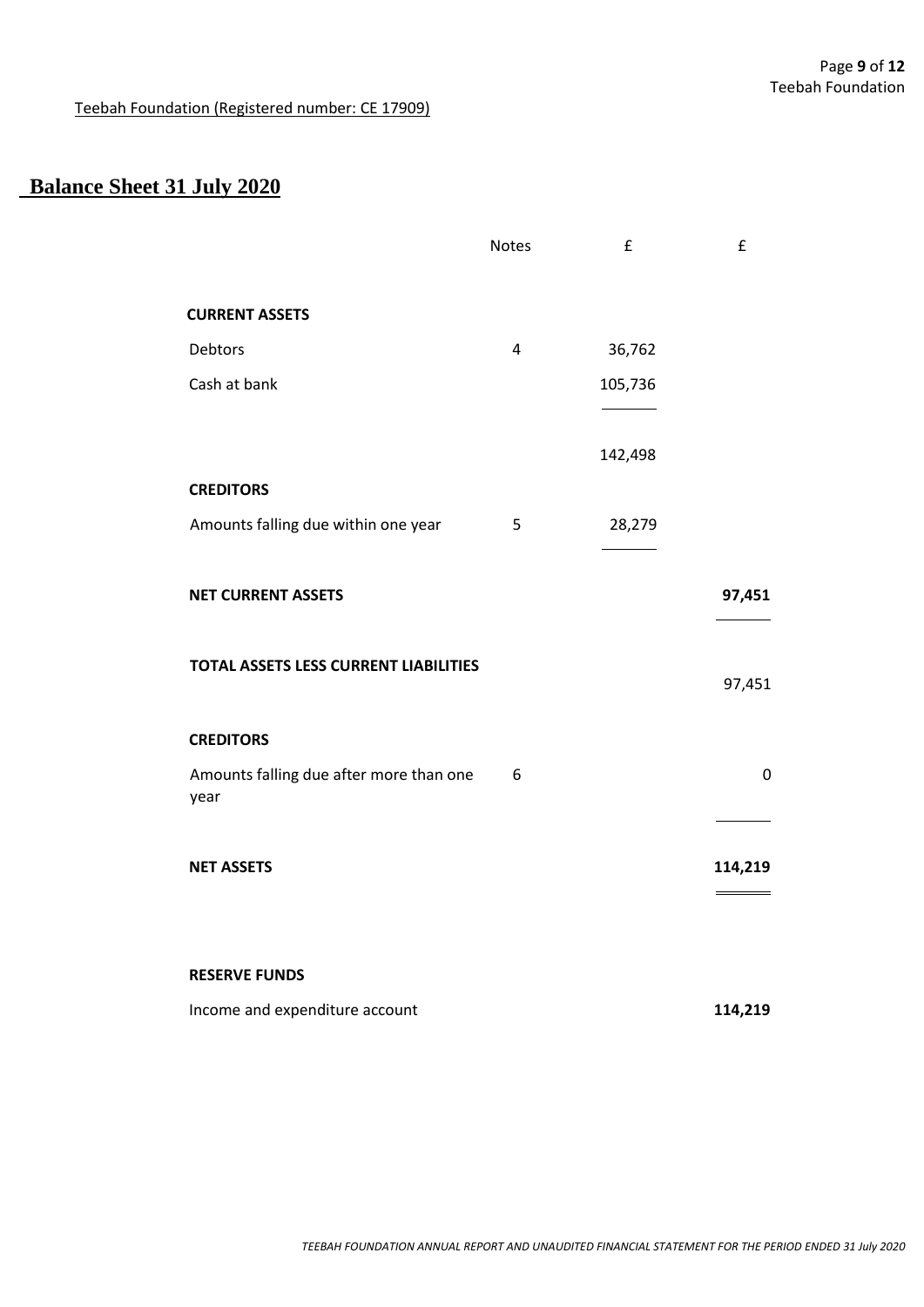The trustee acknowledges his responsibilities for:

- (a) The trustee is responsible for preparing the Report of the trustees and the financial statements in accordance with applicable law and United Kingdom Accounting Standard (United Kingdom Generally Accepted Accounting Practice)
- (b) Company law requires the trustee to prepare financial statements for each financial year which give a true and fair view of the state of affairs of the charitable company and of the incoming resources and application of resources, including the income and expenditure, of the charitable company for that period. In preparing those financial statements, the trustees are required to:

Select suitable accounting policies and then apply them consistently.

Observe the methods and principles in the Charity SORP;

Make judgements and estimates that are reasonable and prudent.

The financial statements were approved by the trustee on 31 May 2021 and were signed by:

M A Harrath – Trustee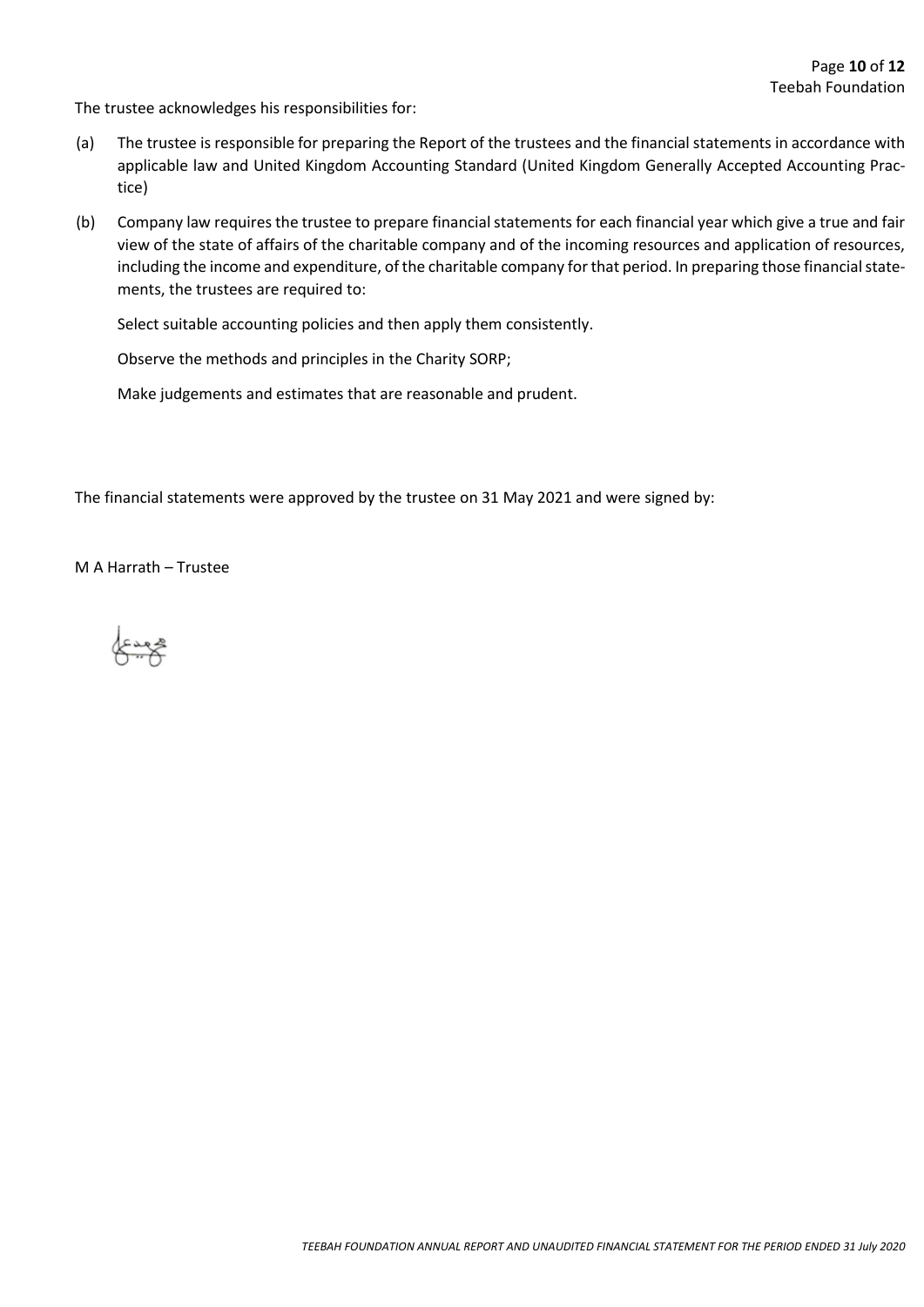## <span id="page-10-0"></span>Notes to the Financial Statements for the Year Ended 31 July 2020

## 1. **STATUTORY INFORMATION**

Teebah Foundation is a registered CIO and is a registered Charity with Charities Commission in England.

## 2. **ACCOUNTING POLICIES**

### **Basis of preparing the financial statements**

These financial statements have been prepared in accordance with the Charities SORP (FRS 102) under provisions of Section 1A "Small Entities" of Financial Reporting Standard 102 "The Financial Reporting Standard applicable in the UK and Republic of Ireland" and the Charities Act 2011. The financial statements have been prepared under the historical cost convention and accrual accounting.

### 3. **DEBTORS: AMOUNTS FALLING DUE WITHIN ONE YEAR**

|    |                                                       | £      |
|----|-------------------------------------------------------|--------|
|    | <b>Debtors</b>                                        | 36,762 |
|    |                                                       |        |
|    |                                                       | 36,762 |
|    | Teebah Foundation                                     |        |
|    | Notes to the Financial Statements - continued         |        |
|    | for the Year Ended 31 July 2020                       |        |
|    |                                                       |        |
| 4. | <b>CREDITORS: AMOUNTS FALLING DUE WITHIN ONE YEAR</b> |        |
|    |                                                       | £      |
|    | <b>Other Creditors</b>                                | 28,279 |
|    |                                                       |        |

#### 28,279